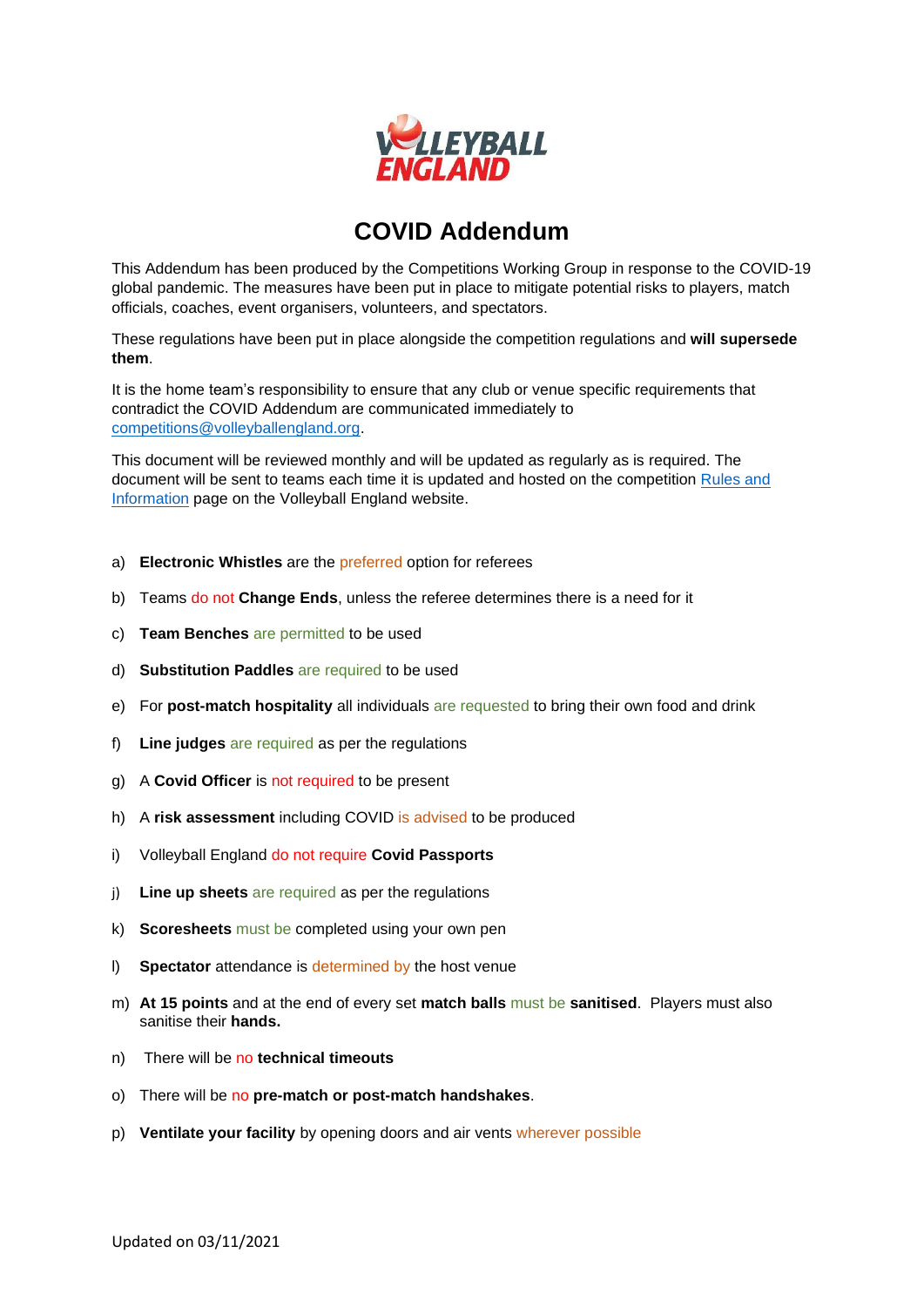## **Explanations for Teams**

- a) None mouth blown whistles are the preferred option to minimise risk. Electronic whistles however are not a requirement for referees therefore mouth-blown whistles are still permitted.
- b) The  $1<sup>st</sup>$  referee has the responsibility to determine whether one end provides a significant advantage to a team. If so, they have the authority to instruct teams to change ends as per regulations.
- c) If teams are instructed to change ends, the team benches need to be sanitised by the departing team from the bench between sets.
- d) The fomite risk of transmission is lower than originally thought. Therefore, substitution paddles are required as per regulations. Teams are required to take their paddles with them if they are instructed to change ends.
- e) Post-match hospitality is an integral part of the volleyball match experience. We support the ethos of this building the spirit of the game. Furthermore, many teams travel long distances to play away matches and refreshments are necessary. However, because of COVID we need to minimise risk. Therefore, all individuals are requested to bring their own food and drinks for the post-match gathering. We recognise that some teams may choose not to stay which is understandable and will be left to the judgement of teams.
- f) Line judges remain an important part how a match is officiated. It has been deemed a low risk of maintaining the regulations around line judges therefore they will continue in line with the minimum operating standards.
- g) As the COVID rules are not in their most heightened state a Covid Officer is not required to be present at every session or match. The Covid Officer role is still recommended by Volleyball England to advise on risk mitigation measures specific to each club.
- h) The club Covid Officer is advised to assist with the production of a risk assessment for matches. They should ensure that specific venue measures are included alongside the Volleyball England Covid Addendum.
- i) Volleyball England do not require individuals to produce Covid Passports, however facilities may require them. The home team are responsible for:
	- Identifying whether this venue requirement is in place
	- If yes, informing [competitions@volleyballengland.org](mailto:competitions@volleyballengland.org) immediately

The Competitions Working Group will make a decision on whether to sanction the use of the venue.

- j) Line up sheets are an important part of managing the game of volleyball. The risk of using them is low therefore they are required as listed in the rules.
- k) All individuals are required to use their own pen when writing on the match scoresheet. This is to prevent the unnecessary sharing of objects and heighten the risk of covid transmission.
- l) Venue requirements supersede Volleyball England requirements regarding Covid regulations. Therefore each team will be required to identify their maximum attendance for matches contacting their host venue.
- m) It is the responsibility of both teams to provide sanitiser for themselves. The home team is responsible for sanitising match balls when the first team reaches 15 points of each set and at the end of every set. We recommend that balls are rotated to allow recently sanitised balls to dry before re-use.
- n) Due to the pause in play created during the ball and hand sanitisation period there will be no additional technical timeouts within matches.